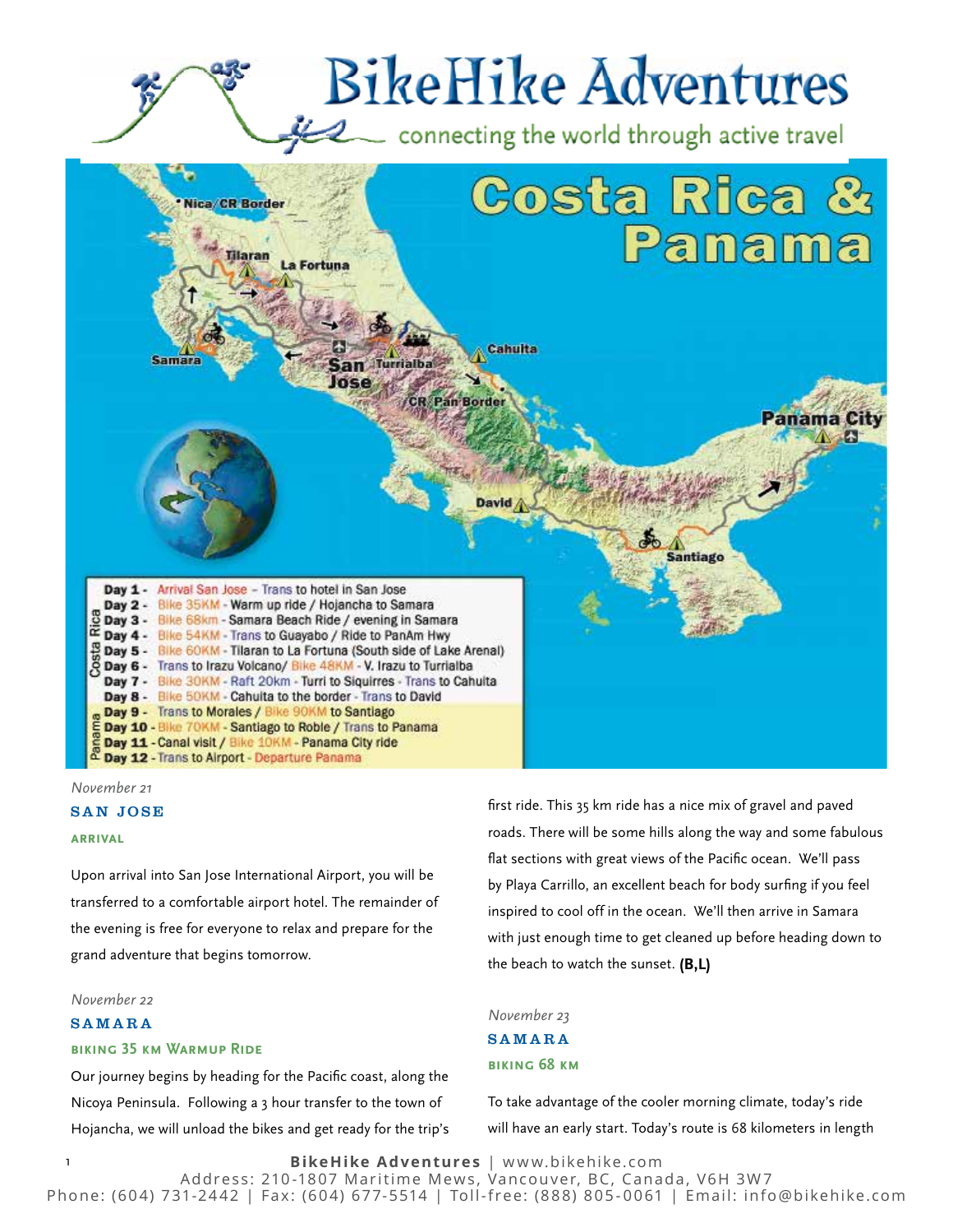# **BikeHike Adventures**

# connecting the world through active travel



with about 4,000 feet of total vertical climbing. We'll start out heading south inland along the Ora River. At the small town of La Soledad, the route turns and we'll begin one of 4 short but steep climbs. At the town of Pueblo Nuevo, we'll turn north and continue along the coast. This section of the route has spectacular views of the Pacific and its rugged coastline. Since 1999, this route has hosted an annual bike race, attracting as many as 2000 riders. We'll finish our ride back in Samara with some time for a refreshing evening dip in the ocean. **(B,L,D)**

# *November 24* TILARAN **biking 54 km**

2

By now our biking legs should be warmed up and we'll be ready to head to the mountains. First, we'll transfer to the town of Guayabo. There, in the shadows of the Miravalle Volcano, we'll begin the day's ride. The 54 km route is mostly downhill but does have a few hills and more difficult sections along the way. Being so close to the Continental Divide, the area is usually quite windy. As we ride, we'll see countless examples of wind, geothermal and hydrorenewable energy production. The ride finishes at the PanAm Highway where we'll load up our bikes before heading to our hotel overlooking Lake Arenal. **(B,L)**

#### *November 25*

## LAKE ARENAL **biking 60 km**

A highlight of the journey, todays ride follows the spectacular shoreline of Lake Arenal. Several river crossings and some sections of difficult terrain limit this route to the odd 4x4 vehicle, horses and local groups of mountain bikers. The route is quite challenging with constant ups and downs but the vistas of the Arenal Volcano, the lake and its lush surrounding make it worth the effort. At the far end of the lake we ride around the volcano and down to the busy little town of La Fortuna. This evening an optional visit to some hot springs might be just what the doctored ordered after this tough ride. **(B,L)**

#### *November 26*

# IRAZU & TURRIALBA VOLCANO **biking 48 km**

The day begins with an early 4-hour transfer to the top of the Irazu Volcano, Costa Rica's tallest volcano at over 3400 meters. On a very clear day it is possible to see both oceans from the top of this volcano. Following a visit to the edge of the crater, we begin the days ride down the volcano. The first part of the ride takes us along country roads towards the active Turrialba Volcano where it is likely to see smoke bellowing out the top. We ride to the closest viewing point allowed before beginning an exhilarating descend into the town of Turrialba. We ride through the town, across the Reventazon River and UP to a beautiful mountain lodge. **(B,L,D)**

#### *November 27*

### TURRIALBA **biking 30 km / rafting 25 km**

After breakfast we continue riding towards the whitewater rafting "put in" at Trez Equis. The final 5 km down to the river is a fun descent, but don't get too crazy as there is still a long way to go to get to Panama City. At the put in, we leave our bikes

**BikeHike Adventures** | www.bikehike.com

Address: 210-1807 Maritime Mews, Vancouver, BC, Canada, V6H 3W7 Phone: (604) 731-2442 | Fax: (604) 677-5514 | Toll-free: (888) 805-0061 | Email: info@bikehike.com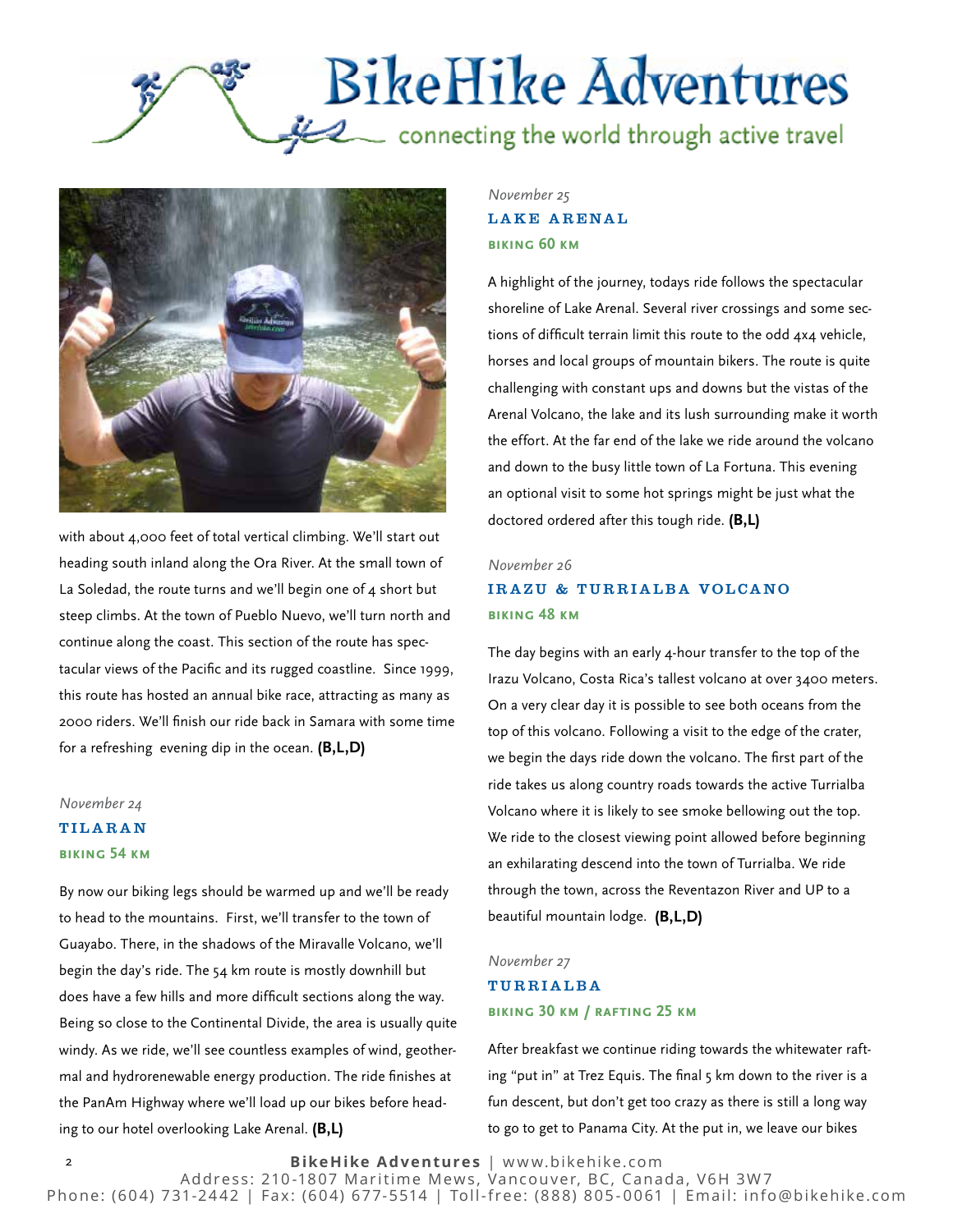**BikeHike Adventures** connecting the world through active travel

and load into rafts for an exciting trip down the Pacuare River. The river winds through virgin rainforest, cascading waterfalls and river carved canyons. We maneuver through the exhilarating rapids and in gentler sections you can see into the rainforest at the river's edge. Along the way we take time out for lunch on the shore. At last, in the late afternoon, we take-out at the beginning of the banana plantations and head to the sleepy town of Cahuita on the Caribbean coast. **(B,L)**

#### *November 28*

# CARIBBEAN COAST **biking 50 km**

Today we are off to Panama, the third country of our journey. We start right from the hotel and head for the beach town of Puerto Viejo. Here we slow down the pace to enjoy the vibrant local color along the coast. The area is popular with backpackers and surfers from all over the world. Several kilometers down the coast, we turn inland onto a 10 km dirt road that leads us up and over a small coastal mountain range. The road is challenging, but howler monkeys that inhabit the trees along the route will hopefully be there to cheer us on. At the



end of this section we join the highway for the last 15 km to the border. We cross into Panama, load the bikes and begin our transfer to the city of David. The drive is along the coast and up and over the continental divide is very scenic and will keep us entertained. **(B)**

# *November 29* DAVID **biking 90 km**

We have a one-hour transfer along the Pan American highway to the settlement of Morales. Here we begin the longest ride of the journey. At over 90km in length it is sure to test the groups resolve. We have close to 3300 feet of vertical gain, but the impressive scenery of farming communities and small typical Panamanian villages will help us up the hills. We'll recharge with a relaxing picnic lunch along the way, giving us energy to make it to Santiago. Here we stay at a comfortable hotel and rest up for another big ride the following day. **(B,L)**

# *November 30* **SANTIAGO biking 70 km**

An early start helps us avoid the hot and humid climate of this low-lying area. The 70 km ride is relatively flat on quiet country roads. We pass farmland and ranches that offer an insight into a traditional and rural Panamanian way of life. The ride ends when the route rejoins the Pan American highway where we load up and begin our 3 hour drive to Panama City. We break up the ride with lunch and a swim in the Pacific. **(B,L)**

### *December 1*

# PANAMA CITY **canal visit & city ride**

This morning before our final ride we head to the Miraflores lock, one of the best viewing points on the Panama Canal. We can take time to explore the story of the canal construction in

**BikeHike Adventures** | www.bikehike.com Address: 210-1807 Maritime Mews, Vancouver, BC, Canada, V6H 3W7 Phone: (604) 731-2442 | Fax: (604) 677-5514 | Toll-free: (888) 805-0061 | Email: info@bikehike.com 3